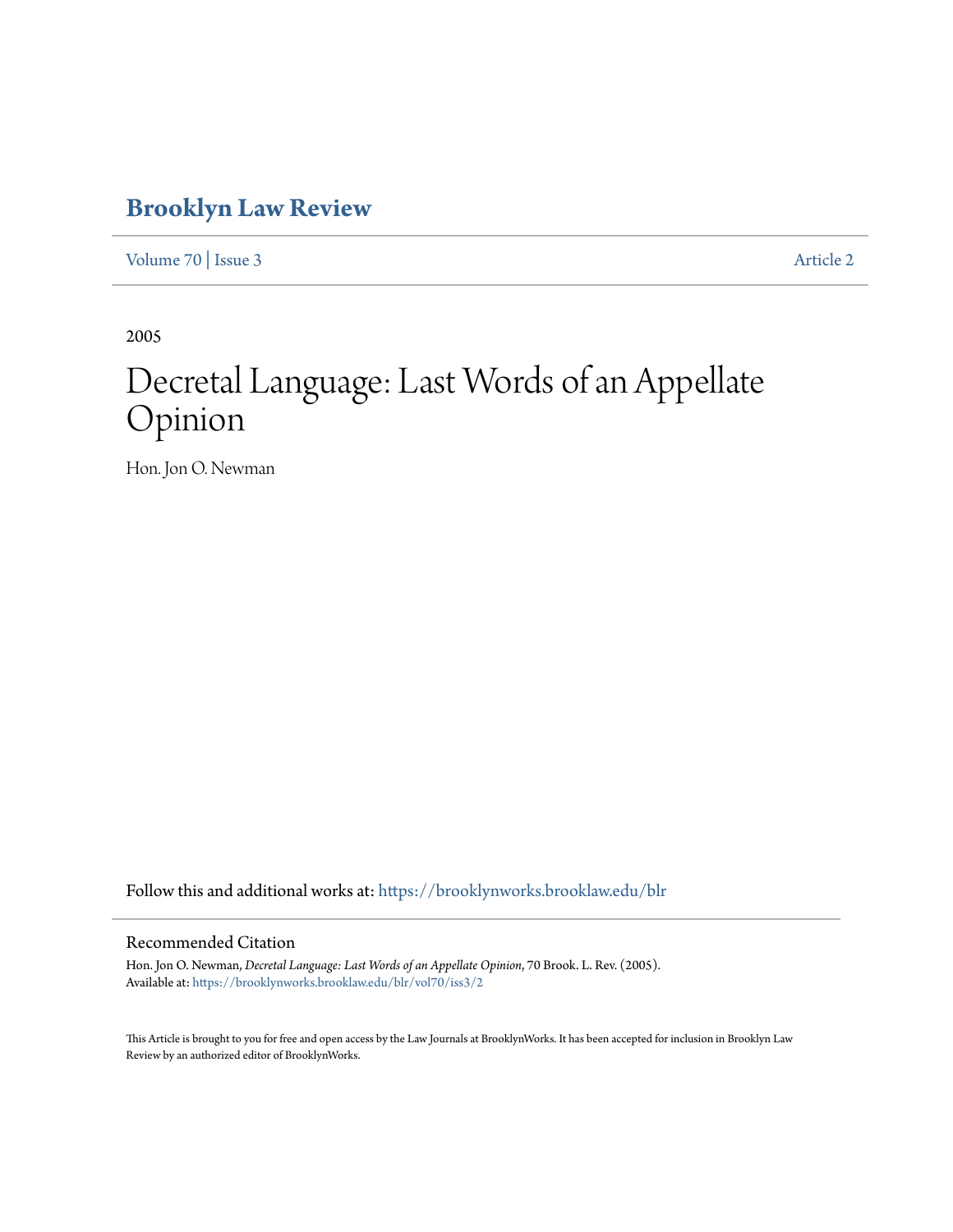# Decretal Language

# LAST WORDS OF AN APPELLATE OPINION[\\*](#page-1-0)

## *Jon O. Newman*[†](#page-1-1)

Two years ago, I prepared a memorandum for the judges of the Second Circuit discussing various aspects of decretal language and some of the choices available to judges in wording the concluding sentence of their opinions. It has been suggested that the discussion might be of use to other judges and the bar, and I have therefore adapted the memorandum into the following Article. 1. What is "decretal language"? "Decretal language" is the portion of a court's judgment or order that officially states ("decrees") what the court is ordering. In a judgment or order, decretal language usually begins with the formula "It is hereby ordered, adjudged, and decreed that . . . ."

This Article will consider the portion of an appellate court's opinion, usually the concluding sentence, that states what a court of appeals is ordering. The wording of such a portion should probably be called "opinion decretal language" to distinguish it from "judgment decretal language," but in this article, such language will be called simply "decretal language."

2. Clarity. The first rule is clarity. The decretal language must tell the district judge what the appellate court wants done. Phrases such as "judgment in accordance with opinion" or "judgment in conformity with opinion" should be avoided if practicable, although they are sometimes used, especially where the opinion includes complicated language.<sup>[1](#page-1-2)</sup>

<span id="page-1-0"></span><sup>\* © 2005</sup> Judge Jon O. Newman. All Rights Reserved. † Judge of the United States Court of Appeals for the Second Circuit.

<span id="page-1-1"></span>

<span id="page-1-2"></span><sup>1</sup>  *See, e.g.*, Playboy Enterprises, Inc., 53 F.3d 549, 565 (2d Cir. 1995)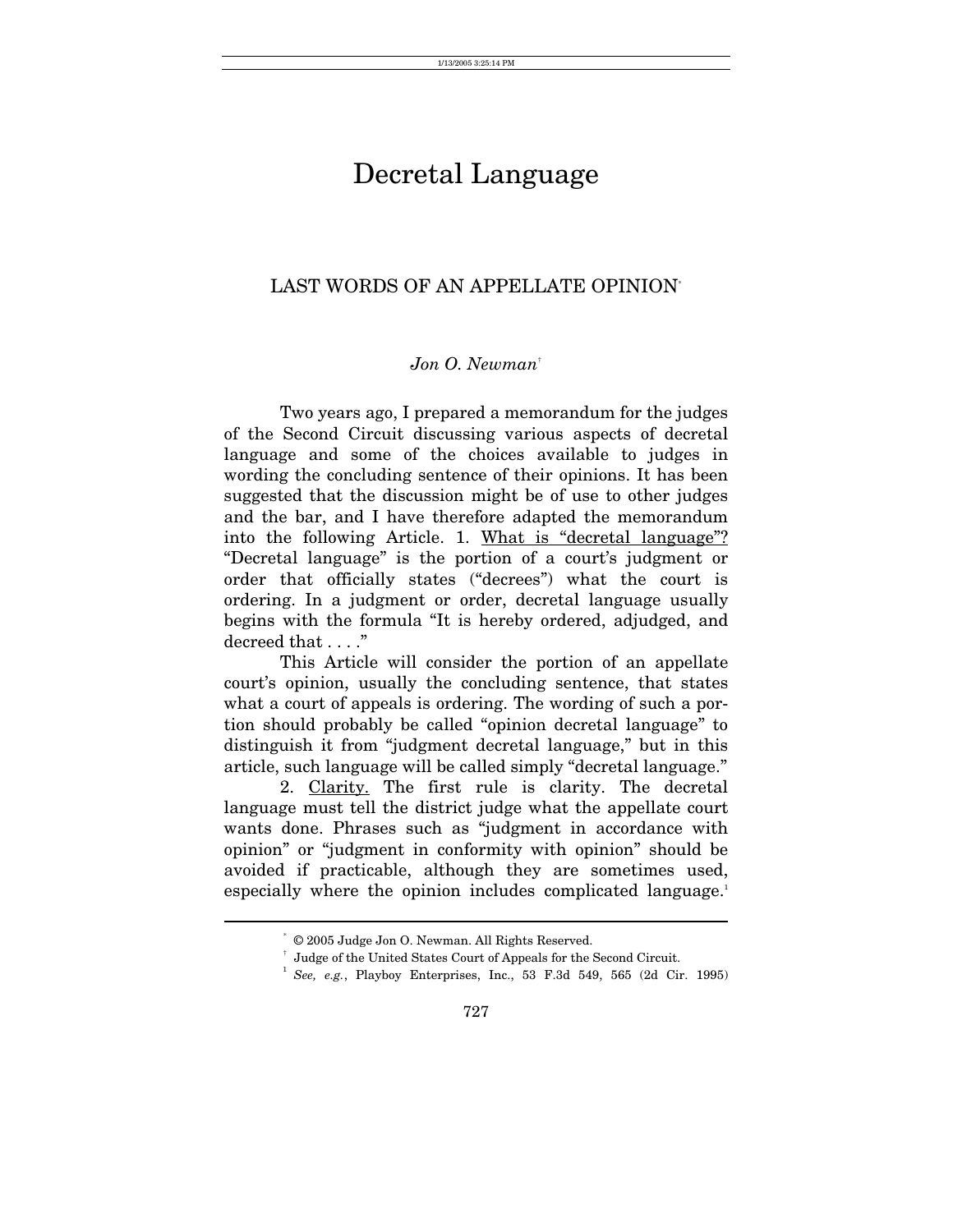Similarly, lawyers would be well advised to tell appellate courts precisely what relief they are seeking.

3. Consistency. The decretal language should be consistent throughout the opinion, i.e., in the "syllabus" that immediately follows the caption, in any summary of the disposition in the opening paragraphs of the opinion, and in the "conclusion." There is no need, however, for the language of the syllabus or the opening paragraphs to be as detailed as the language in the conclusion. The conclusion is the place where the decretal language should be stated completely and with precision. For example, the syllabus might say only "Affirmed in part; reversed in part and remanded."

4. Affirmance. If a judgment is to be affirmed, the decretal language of an appellate opinion need say only "The judgment of the district court is affirmed."

5. Vacatur or Reversal. If a judgment is to be undone, at least in some respect, there is a difference of opinion among judges as to the circumstances in which "vacated" or "reversed" should be used in decretal language. However, in three circumstances, there is virtual unanimity as to which of these verbs should be used:

(a) If the appellate ruling *orders the complete opposite* of what the district court has ruled, e.g., the district court has entered judgment for the plaintiff (for example, on a motion for summary judgment) and the court of appeals orders entry of judgment for the defendant (for example, a Rule 12(b)(6) dismissal for failure to state a claim), the decretal language should include the word "reversed." An appropriate form would be "The judgment of the district court is reversed, and the case [or the appeal or the cause] is remanded with directions to enter judgment for the defendant."

(b) If the appellate ruling *rejects interim relief* ordered by the district court (for example, a preliminary injunction), the decretal language should include the word "vacated." An appropriate form would be "The order of the district court issuing a preliminary injunction is vacated" or sometimes just "The injunction issued by the district court is vacated."

(c) If the appellate ruling *rejects a sentence* imposed by the district court and the appellate court chooses to undo the

<sup>(&</sup>quot;Judgment in accordance with opinion."); Hight v. United States, 256 F.2d 795, 802 (2d Cir. 1958) ("[J]udgment in conformity with this opinion.").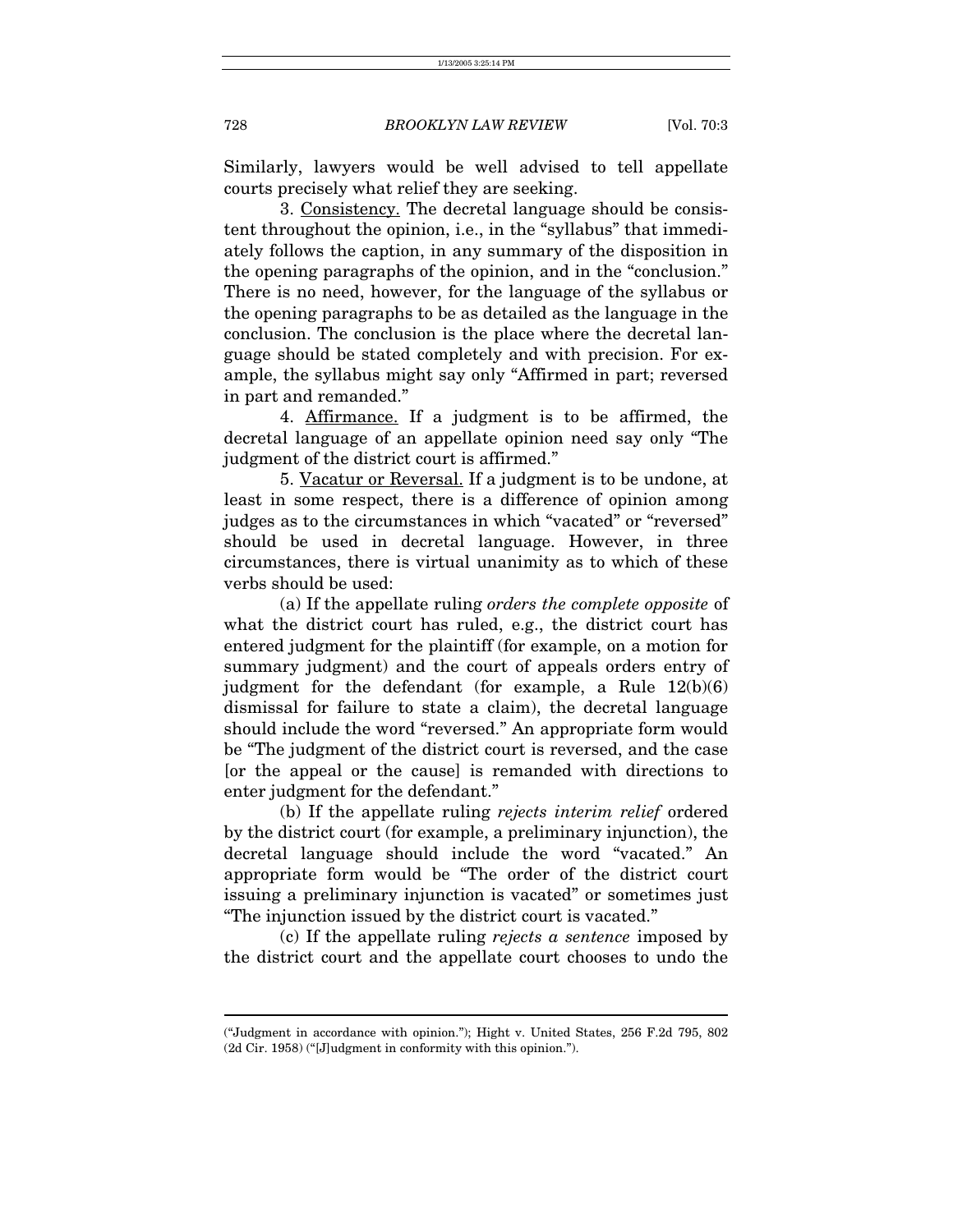sentence, rather than order the district court to undo it, $e^i$  the decretal language should include the word "vacated."3 An appropriate form would be "The sentence is vacated, and the case is remanded for resentencing consistent with this opinion."

In the many circumstances where an appellate court rejects a final judgment of a district court but does not order the complete opposite of what the district court has done (i.e., does not direct judgment for the appellant), the practices of appellate judges vary as to whether the decretal language should include the word "vacated" or "reversed." Some judges believe that "reversed" should never be used unless the appellate court directs the complete opposite of what the district court has ordered. For these judges, whenever the appellate ruling is in favor of the appellant but orders anything less than the complete opposite of what the district court has ruled (for example, the district court has entered summary judgment for the plaintiff and the court of appeals rules that a factual issue exists that requires a trial), the decretal language will include the word "vacated." An appropriate form would be "The judgment of the district court is vacated, and the case [or the appeal or the cause] is remanded for trial [or for further proceedings]." Even these judges, however, will frequently say that they are "reversing" the ruling that grants summary judgment for the plaintiff, but are "vacating" the judgment that was entered based on that ruling.

Other judges believe that "reversed" is appropriate whenever the appellate court, on an appeal from a final judgment, rules in favor of the appellant, even though the appellant does not win the complete opposite of the district court's ruling. For these judges, an appropriate form in the example just given would be "The judgment of the district court is reversed, and the case [or the appeal or the cause] is remanded for trial [or for further proceedings]."

There is very little case law on the issue of "reversed" versus "vacated." In *Mickens v. Taylor*<sup>4</sup> Justice Scalia's opinion for the Supreme Court emphasized that a prior ruling of the Court in *Wood v. Georgia*<sup>[5](#page-3-3)</sup> had only "vacated" the judgment of

<span id="page-3-0"></span><sup>2</sup>  *See* para. 7, *infra.*

<span id="page-3-1"></span> $^{3}$  *But see para. 8, infra.*  $^{4}$  525 H S, 169 (9009)

<span id="page-3-2"></span> $^4\,$  535 U.S. 162 (2002).

<span id="page-3-3"></span> $5$  450 U.S. 261 (1981).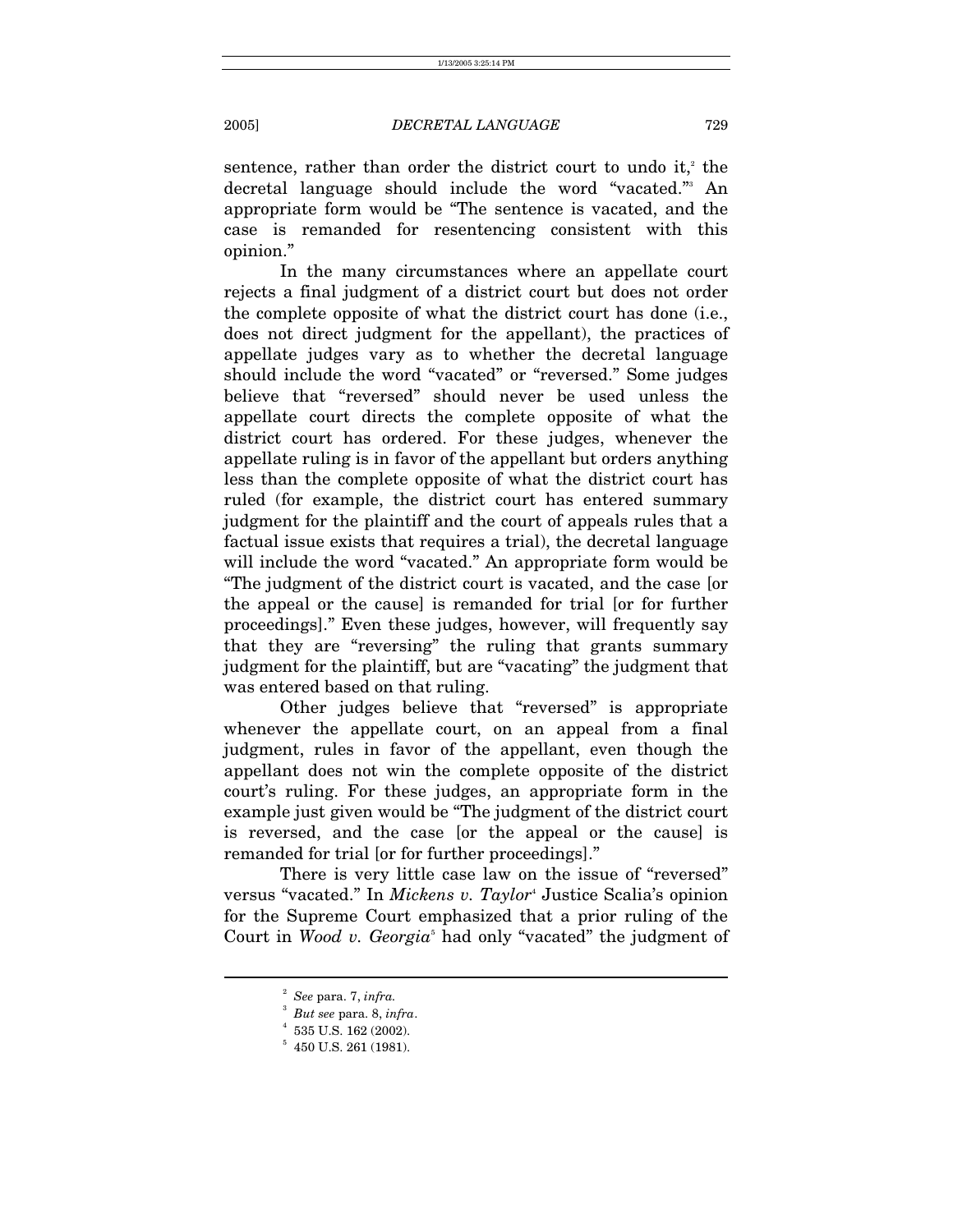the lower court and had remanded for further proceedings (an inquiry concerning an allegedly conflicted counsel), rather than "reversed" and overturned a conviction. The implication of Justice Scalia's language is that "reversed" would have been appropriate if the prior ruling had overturned the conviction, but it should be noted that such a ruling would only have required a new trial, not a final judgment in favor of the defendant.

The Supreme Court has frequently used "reversed" in the decretal language of an opinion, even though the opinion did not direct entry of judgment for the appellant.<sup>7</sup>

I have not found a decision that attached any significance to the use of "reversed," rather than "vacated," where the appellant prevailed on the issues raised on appeal but did not win a district court judgment in its favor.

In *Dart v. United States*<sup>®</sup> the District of Columbia Circuit held that statutory language authorizing the Secretary of Commerce to "vacate or modify" the decisions of administrative law judges did not empower the Secretary to reverse such decisions, and that where an ALJ had decided not to award sanctions, the Secretary's order that the judgment be modified so as to award sanctions constituted an impermissible reversalof the ALJ's decision. $^{\circ}$ 

In *Kelso v. U.S. Department of State*<sup>10</sup> the district court offered the following explanation: "Although the word reverse shares vacate's meanings of to annul and to set aside, it has an additional, more extensive definition: 'To reverse a judgment means to overthrow it by contrary decision, make it void, undo or annul it *for error*."<sup>"[11](#page-4-5)</sup>

6. Affirmed or reversed (or vacated) in part. Whenever an appellate decision affirms part of a district court's ruling and reverses (or vacates) part of that ruling, the decretal language should specify which parts are affirmed and which parts are reversed [or vacated]. "Affirmed in part and reversed in part" is not sufficient in the decretal language (although it  $\overline{a}$ 

<span id="page-4-1"></span><span id="page-4-0"></span><sup>6</sup>  $\frac{6}{7}$  *Mickens*, 535 U.S. at 172 n.3.

*See, e.g.*, Semtek Int'l Inc. v. Lockheed Martin Corp., 531 U.S. 497, 509 (2001) (remand for reconsideration of res judicata defense under applicable state law standard); Cent. Green Co. v. United States, 531 U.S. 425, 437 (2001) (remand for reconsideration of immunity defense under proper standard).

<span id="page-4-2"></span> <sup>848</sup> F.2d 217 (D.C. Cir. 1988).

<span id="page-4-3"></span> $^{\circ}$   $Id.$  at 227-31.

<span id="page-4-4"></span><sup>&</sup>lt;sup>10</sup> 13 F. Supp. 2d 12 (D.D.C. 1998).

<span id="page-4-5"></span> $11$   $\,$  Id. at 18 (citations omitted).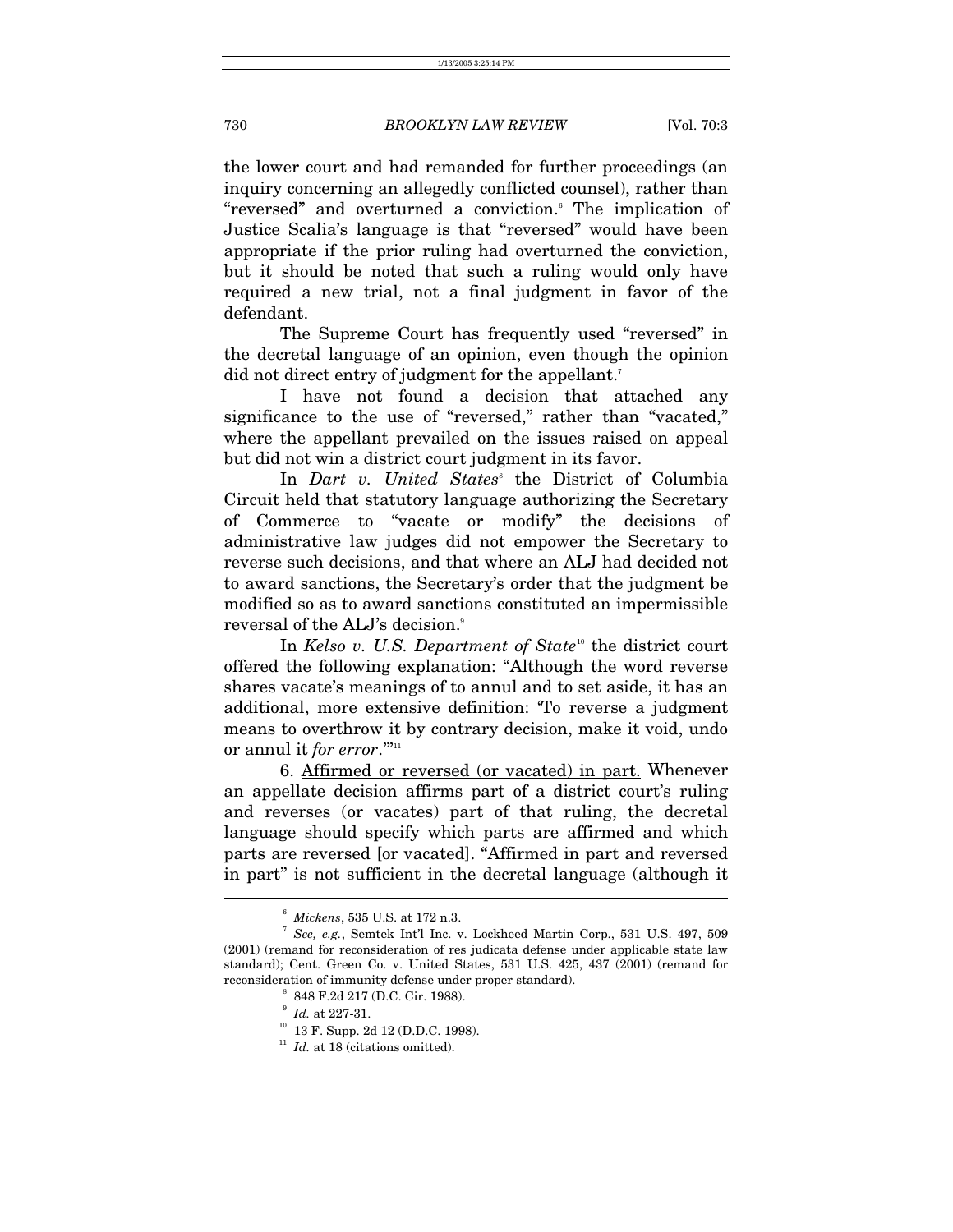will do in the "syllabus," the short explanation of the nature of the appeal and the disposition that appears in the slip opinion just below the caption).

7. Remands. In every instance where an appellate court reverses or vacates (either in whole or in part), the decretal language should include language that remands the case to the district court (although the absence of the word "remand" in a judgment that "reverses" has been held not to deprive the district court of jurisdiction to  $act$ <sup>12</sup>. The remand language should tell the district judge what is to be done. Usually, some precise task will be identified, e.g., "remanded for further findings," "remanded with directions to grant leave to amend the complaint," or "remanded for trial." When an appellate court reverses (or vacates) a grant of summary judgment, the remand sometimes directs a trial, but in some circumstances the appellate court simply wants to permit more discovery with the possibility of a renewed motion for summary judgment, in which event the remand directs "further proceedings."

Two forms of catch-all remands have also been used: "remanded for further proceedings not inconsistent with this opinion["13](#page-5-1) and "remanded for further proceedings consistent with this opinion."<sup>14</sup> I have seen no case law that attached a consequence to the choice between these two catch-all formulations. Some judges believe that the "consistent with" formulation is a somewhat more confining direction to the district judge. The Supreme Court has used both formulations.<sup>[15](#page-5-3)</sup>

The "consistent with" and "not inconsistent with" formulations appear to have come into use in an earlier era before the adoption of the Federal Rules of Appellate Procedure, which now provide that the mandate of the Court of Appeals includes the opinion, as well as the judgment.<sup>16</sup> In *Gulf Refining Co, v. U.S.*, [17](#page-5-5) before the adoption of Rule 41, the Supreme Court ruled that "the direction to proceed consistently with the opinion of the court has the effect of making the

 $^{12}$   $See$  Exxon Chemical Patents, Inc. v. Lubrizol Corp., 137 F.3d 1475, 1483-84 (Fed. Cir. 1998))

<span id="page-5-2"></span><span id="page-5-1"></span><span id="page-5-0"></span> $^{13}$   $E.g.,$  Scott v. Coughlin, 344 F.3d 282, 291 (2d Cir. 2004) (footnote omitted).  $^{14}$   $E.g.,$  Weiler v. Chatham Forest Products, Inc., 370 F.3d 339, 346 (2d Cir.

<sup>2004). 15</sup> *See, e.g.*, Atkins v. Virginia, 536 U.S. 304, 321 (2002) ("not inconsistent

with"); Christopher v. Harbury, 536 U.S. 403, 422 (2002) ("consistent with"). 16 *See* FED. R. APP. P. 41. 17 269 U.S. 125 (1925).

<span id="page-5-4"></span><span id="page-5-3"></span>

<span id="page-5-5"></span>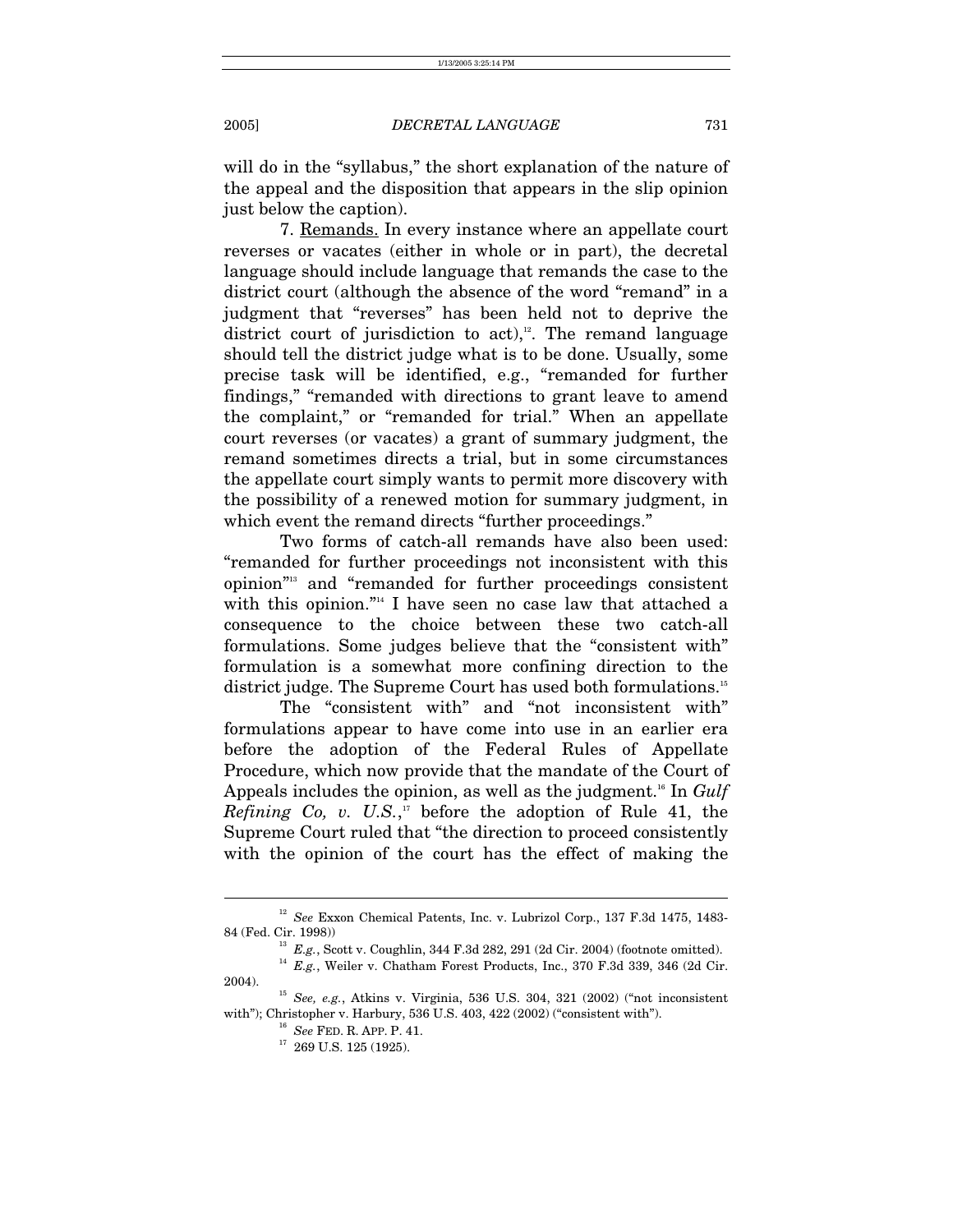opinion a part of the mandate, as though it had been therein set out at length."[18](#page-6-0)

8. Sentences. When an appellate ruling rejects some aspect of a district judge's sentence, an issue arises as to whether the order vacating the sentence should be entered by the appellate court or the district court. If the appellate court vacates the sentence, there is then no sentence, and circumstances might arise where the appellate court would not wish to leave the defendant unsentenced in the interim before resentencing occurs. In such circumstances, it is sometimes preferable for the appellate court not to vacate the sentence but simply to remand to the district court with instructions concerning the sentence; that way, the sentence remains in place until changed by the district court. In altering a sentence, an appellate court should consider whether it wants to alter one part of the sentence and leave the remainder in place, or alter one part and grant the district judge discretion to reshape the entire sentence *de novo.*<sup>19</sup> 

9. Modification. Sometimes an appellate ruling effects a change in a district court ruling without either vacating or reversing. Instead, the appellate ruling "modifies" the appealed judgment. For example, an appellate change in the wording of an injunction might say "The order of the District Court issuing the injunction is modified by deleting paragraph 7, and as modified the order is affirmed.["20](#page-6-2)

10. Dismissal. If a court of appeals does not have appellate jurisdiction over the appeal, the appeal should be dismissed. "Dismissed" is the appropriate word in decretal language when an appeal is dismissed as untimely, or because the judgment or order appealed from is not final and no basis exists for appeal from a non-final order. Other circumstances where an appeal should be dismissed are unsuccessful attempts to obtain review of orders denying judgment for a defendant on the basis of qualified immunity, $21$  or unsuccessful attempts to obtain review of a sentencing judge's discretionary

<sup>18</sup> *Id.* at 135. *See also* U.S. v. Pan-American Petroleum Co., 24 F.2d 206, 207

<span id="page-6-2"></span><span id="page-6-1"></span><span id="page-6-0"></span>

<sup>(</sup>S.D. Cal. 1927) (same). 19 *See* United States v. Quintieri, 306 F.3d 1217 (2d Cir. 2002). 20 *See, e.g.*, Guzman v. Bevona, 90 F.3d 641, 650 (2d Cir. 1996); United States v. City of Yonkers, 856 F.2d 444, 460 (2d Cir. 1988). 21 *E.g.*, Locurto v. Safir, 264 F.3d 154, 170 (2d Cir. 2001).

<span id="page-6-3"></span>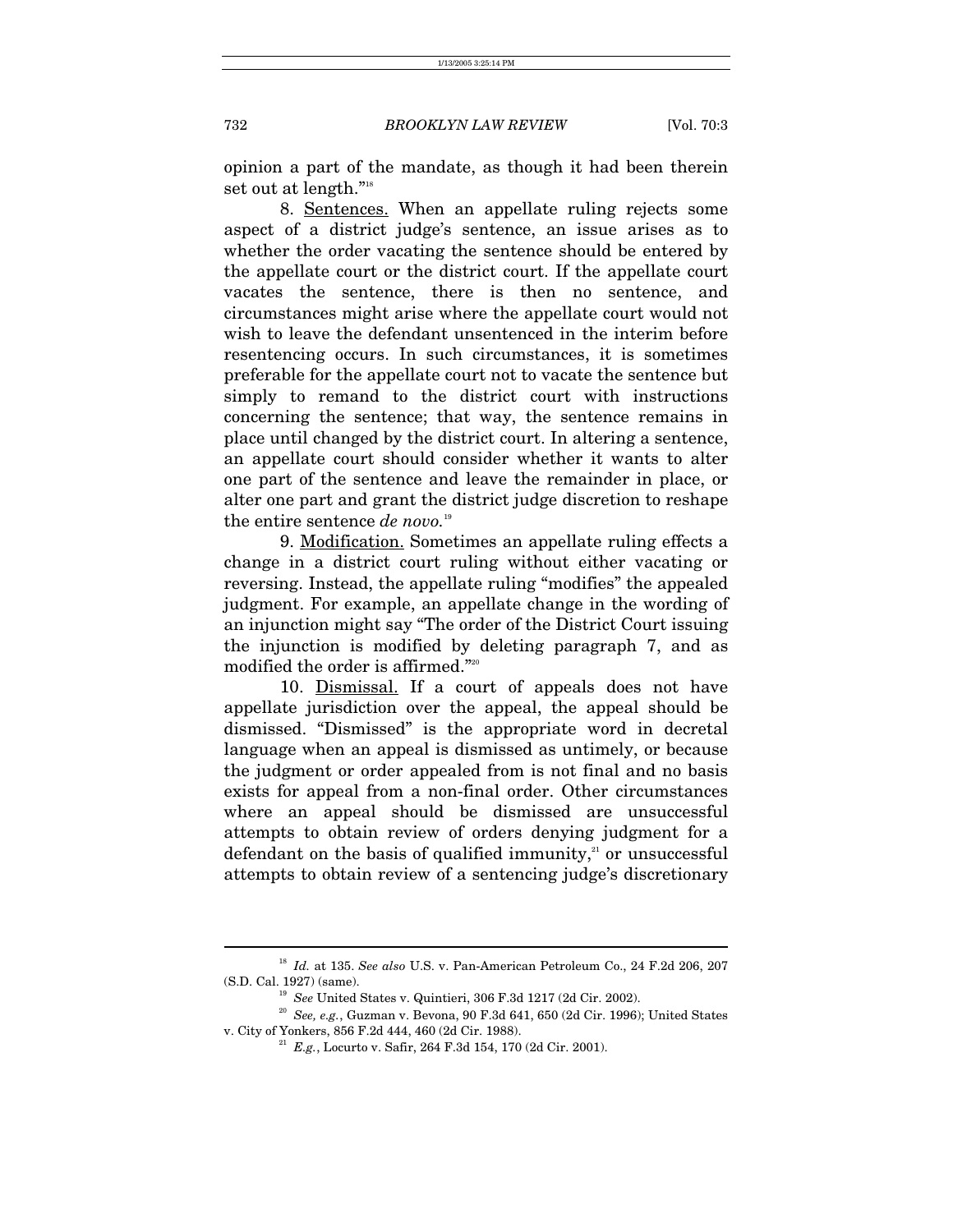decision not to depart from an applicable Sentencing Guidelines range.<sup>22</sup>

11. "Appeal" versus "review." In the course of framing decretal language, courts should distinguish between the terms "appeal" and "review." "Appeal" is the proper term for referring to the process by which an appellate court exercises its jurisdiction over an appealable judgment or order; "review" is the proper term for referring to the action of an appellate court in considering an issue or ruling comprehended within an appeal. For example, on an appeal from a judgment in favor of a defendant after a jury verdict, the plaintiff-appellant might contend that the district court erred in denying its motion to amend the complaint. In such circumstances, it would be incorrect for the decretal language to say, after affirming the judgment, "And we also affirm on the appeal from the denial of the plaintiff's motion to amend the complaint." There is no "appeal" from the ruling denying the motion to amend. The "appeal" is from the final judgment, and on that appeal, the court of appeals "reviews" the denial of the motion to amend. Thus, appropriate language would be "And on review of the ruling denying the plaintiff's motion to amend the complaint, we affirm" or, more simply, "And we affirm the denial of the plaintiff's motion to amend the complaint."

12. Identifying the district court ruling. Whatever the appellate disposition, the decretal language should be careful to refer correctly to the nature of the district court ruling, i.e., whether it is a "judgment" or an "order." And when referring to a district court's judgment or order by its date, the operative date is the date on which the judgment or order was entered on the docket of the district court, not the date when the district judge signed the opinion or the date when the clerk filed the judgment.<sup>23</sup> The date that the judgment or order was entered can be ascertained from the district court's docket entries.<sup>[24](#page-7-2)</sup>

13. Review of agency rulings. On applications to review administrative agencies like the National Labor Relations Board, which come to a court of appeals on a "petition for review" or the Board's "petition to enforce," the decretal language is either "petition to review granted, and the order of the Board is vacated [sometimes with a remand]" or "petition l

<span id="page-7-0"></span>

<span id="page-7-2"></span><span id="page-7-1"></span>

<sup>&</sup>lt;sup>22</sup> *E.g.*, United States v. Aponte, 235 F.3d 802, 803 (2d Cir. 2000).<br><sup>23</sup> *See* FED. R. APP. P. 4(a)(1)(A).<br><sup>24</sup> *See* Houston v. Greiner, 174 F.3d 287 (2d Cir. 1999) (discussing form of docket entries).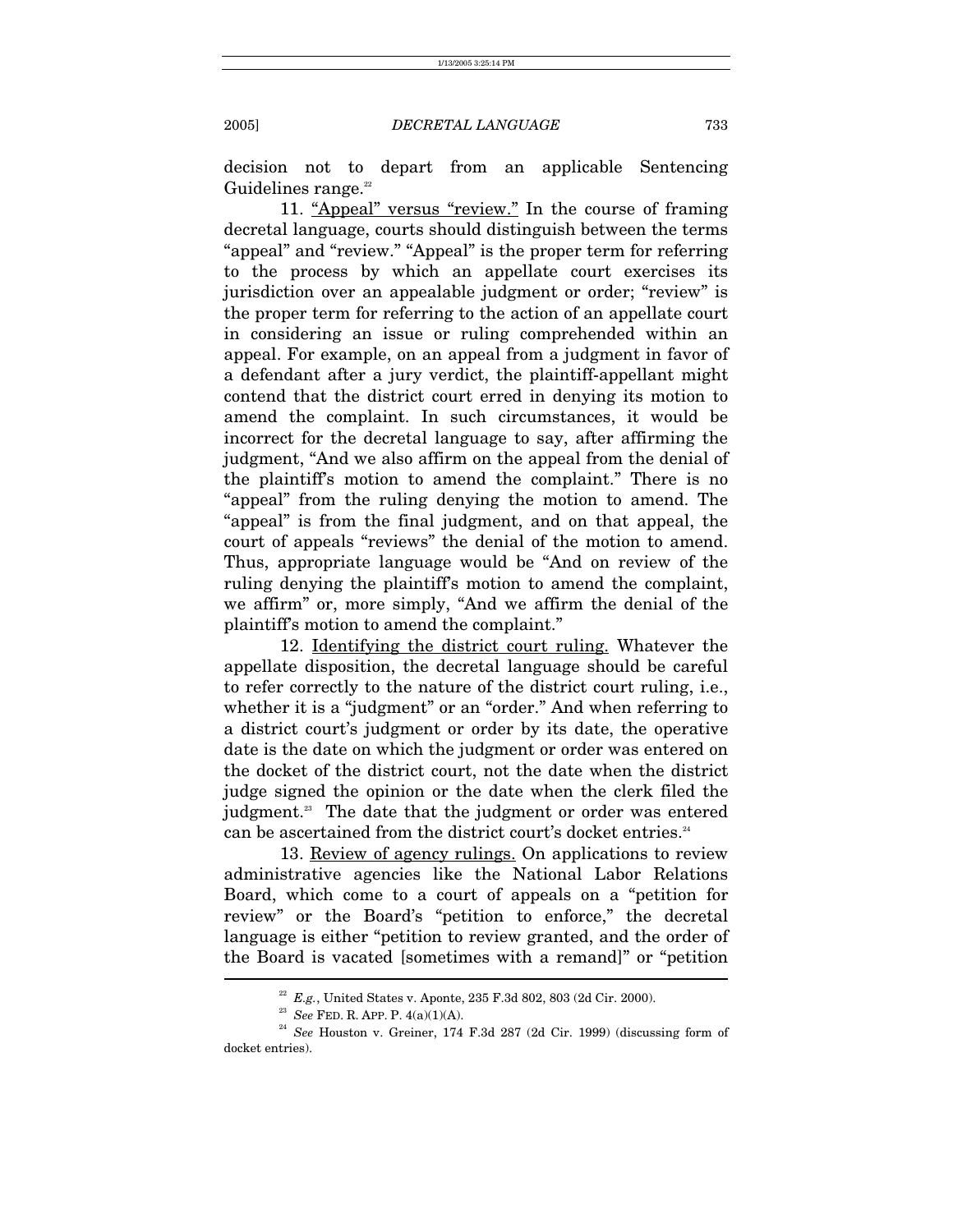for review denied" or "petition for enforcement granted" or "petition for enforcement denied."

14. Motions. For disposition of motions, the decretal language, entered on the motion itself, is usually just "motion granted" or "motion denied."

15. Returning a case to the same panel. Sometimes the panel deciding an appeal wants a subsequent appeal in the litigation assigned to it. The most common circumstance is where the panel has remanded for a finding. Having invested time considering the issues in the appeal, the panel will normally want the case returned to it after the needed finding has been made. Sometimes the panel wants a subsequent appeal in the litigation to come before it, regardless of what prompted the remand.

The language used to accomplish a return of the case to the panel deciding the initial appeal should be carefully considered. Some panels have been using formulas such as "This panel will retain jurisdiction,"[25](#page-8-0) "Jurisdiction will be retained by this panel,"<sup>26</sup> or simply "Jurisdiction is retained."<sup>27</sup> These formulations should be avoided. They are jurisdictionally incorrect. A court of appeals cannot simultaneously "retain" jurisdiction and send the case back to a district court for some further action. Whenever the panel wants a district court to take any further action in the case, jurisdiction must be restored to the district court. This occurs by means of the issuance of a mandate by the court of appeals. The "retain" wording is a euphemism that really means "This panel will *reacquire* jurisdiction after the required action has been taken."

Bringing a case back to the original panel can be accomplished in either of two ways:

(a) If the panel remands for a specific task such as a finding, the usual technique is to "vacate and remand" and add something like "After the district court has made the finding required by this opinion, jurisdiction will automatically be restored to this Court without the need for an additional notice of appeal; the returned appeal will be assigned to this panel." or "After the district court has made the required finding, either party may restore jurisdiction to this Court by notifying the Clerk of this Court by letter that the finding has been

<span id="page-8-2"></span><span id="page-8-1"></span>

<span id="page-8-0"></span><sup>&</sup>lt;sup>25</sup>  $E.g.,$  United States v. Eng, 971 F.2d 854, 864 (2d Cir. 1992).<br><sup>26</sup>  $E.g.,$  Cardillo v. United States, 767 F.2d 33, 35 (2d Cir. 1985).<br><sup>27</sup>  $E.g.,$  Abrams v. Fed. Deposit Ins. Corp., 938 F.2d 22, 26 (2d Cir. 1991).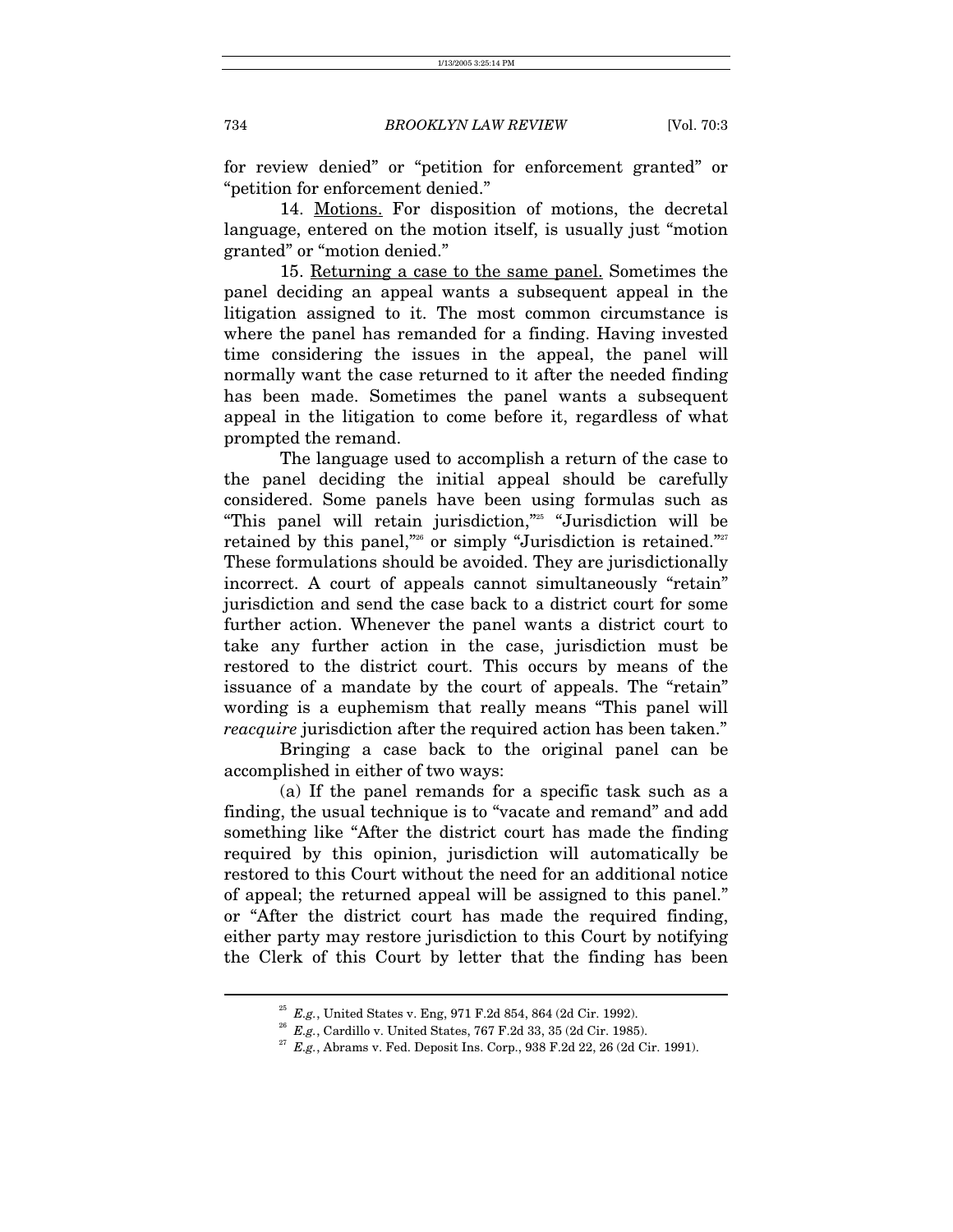made, and the returned appeal will be assigned to this panel. An additional notice of appeal will not be needed." In the Second Circuit, this technique is known as a *Jacobson* remand<sup>28</sup>. It is used when the case is almost certainly going to return, and there is no need for a second notice of appeal (which, in addition to requiring an additional docketing fee, risks confusion in the clerk's office because there will then be two docket numbers for what is really the same appeal; every notice of appeal precipitates a new docket number). However worded, a *Jacobson* remand should specify the procedure for returning the case to the jurisdiction of the court of appeals. It is often useful to add something like "If any circumstances obviate the need for the case to return to the court of appeals, the parties shall promptly notify the Clerk of this Court."

(b) If the panel remands for some more general purpose, such as a retrial, but wants a subsequent appeal, if it occurs, assigned to it, the appropriate language, in addition to "vacated and remanded for a new trial" is something like "In the event of a subsequent appeal, the matter will be assigned to this panel."

In the Second Circuit, if no direction concerning assignment to the original panel is stated and an appeal is taken that relates to a prior appeal, the clerk's office will assign the appeal to the next panel that includes one judge of the Second Circuit who was a member of the prior panel.

16. Costs. It is usually helpful to make a decision as to appellate costs at the time an opinion is filed. FRAP 39(a) provides that, unless the court otherwise directs, if the judgment or order is affirmed, the appellee recovers its costs; if the judgment or order is reversed, the appellant recovers its costs; if there is a mixed outcome, e.g., "affirmed in part and vacated in part," or if the judgment is vacated or modified, neither party is awarded costs. It should be noted that use of the word "vacated" without any direction for costs has the effect of denying costs. All of these costs outcomes can be altered by direction of the court of appeals.

If nothing is said about costs in the decretal language, the panel will usually be burdened by a motion from one side or the other (or both) to award costs or to disallow costs. It is simpler to take care of the matter in the original opinion. If the opinion directs a mixed outcome, appellate costs can be apportioned, e.g., "The appellant may recover 2/3 of its costs."

<span id="page-9-0"></span><sup>28</sup> *See* United States v. Jacobson, 15 F.3d 19, 21-23 (2d Cir. 1994)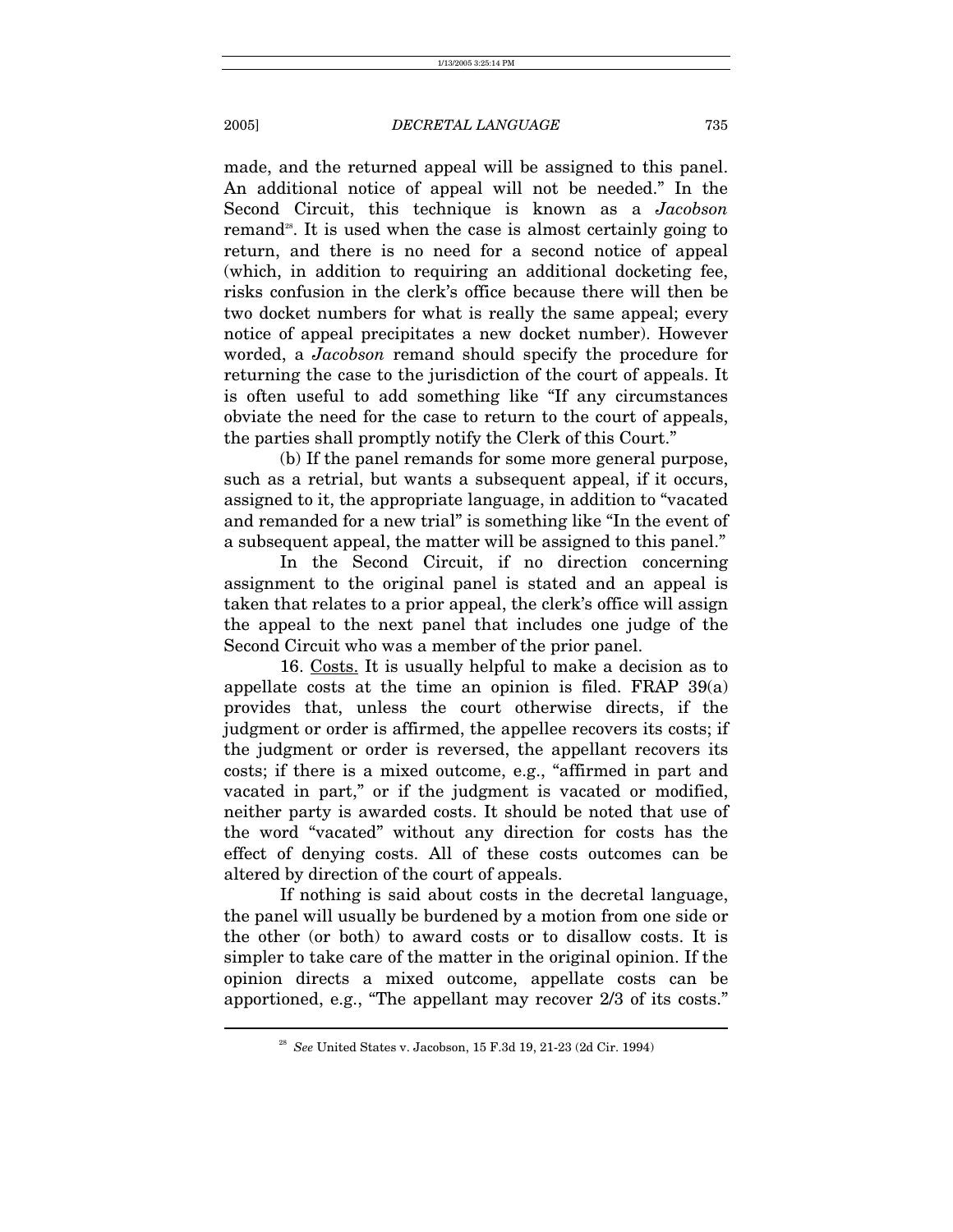Sometimes a panel will disallow costs even though the prevailing party is normally entitled to them. This has happened, for example, when an impoverished appellant with a non-frivolous claim loses to a large corporation. In that circumstance, the decretal language sometimes says "No costs."

The fact that a party has been permitted to appeal *in forma pauperis* does not exempt it from appellate costs; *in forma pauperis* status exempts a party only from the obligation to *prepay* required fees.<sup>[29](#page-10-0)</sup>

17. Sanctions for frivolous appeal. If an appeal is deemed frivolous, an appellate court may award damages (usually, attorney's fees) plus double costs.<sup>30</sup> Unless the appellee asks for such sanctions and thereby gives the appellant notice, the court of appeals may not summarily impose sanctions, but must first issue an order requiring the appellant to show cause why sanctions for a frivolous appeal should not be imposed. $31$ 

18. Issuance of mandate. Sometimes decretal language specifies the date when the mandate will issue. The mandate is the formal document that transmits the disposition by the court of appeals to the district court. It consists of the court of appeals opinion, a certified copy of the judgment (the judgment is prepared by the clerk's office), and any direction as to costs. $32$ In the absence of any contrary direction, the mandate issues 7 days after the time to file a petition for rehearing (14 days) expires (i.e., 21 days after entry of the judgment of the court of appeals), or 7 days after entry of an order denying a timely petition for rehearing or motion to stay the mandate, whichever is later. $33}$  A timely petition for rehearing automatically stays issuance of the mandate until the petition is adjudicated.<sup>[34](#page-10-5)</sup>

In some cases a panel wants its ruling to take effect immediately. The decretal language should add "The mandate shall issue forthwith." This language, however, does not make the appellate ruling effective on the date that the opinion is filed. The effective date is the date when the mandate is

<span id="page-10-2"></span><span id="page-10-1"></span>

<span id="page-10-0"></span><sup>&</sup>lt;sup>29</sup> See 28 U.S.C. § 1915(a)(1) (2000); FED. R. APP. P. 24(a)(2).<br><sup>30</sup> See FED. R. APP. P. 38.<br><sup>31</sup> See DeLuca v. Long Island Lighting Co., 862 F.2d 427, 430 (2d Cir. 1988).<br><sup>32</sup> See FED. R. APP. P. 41(a).<br><sup>33</sup> See FED. R

<span id="page-10-3"></span>

<span id="page-10-4"></span>

<span id="page-10-5"></span>